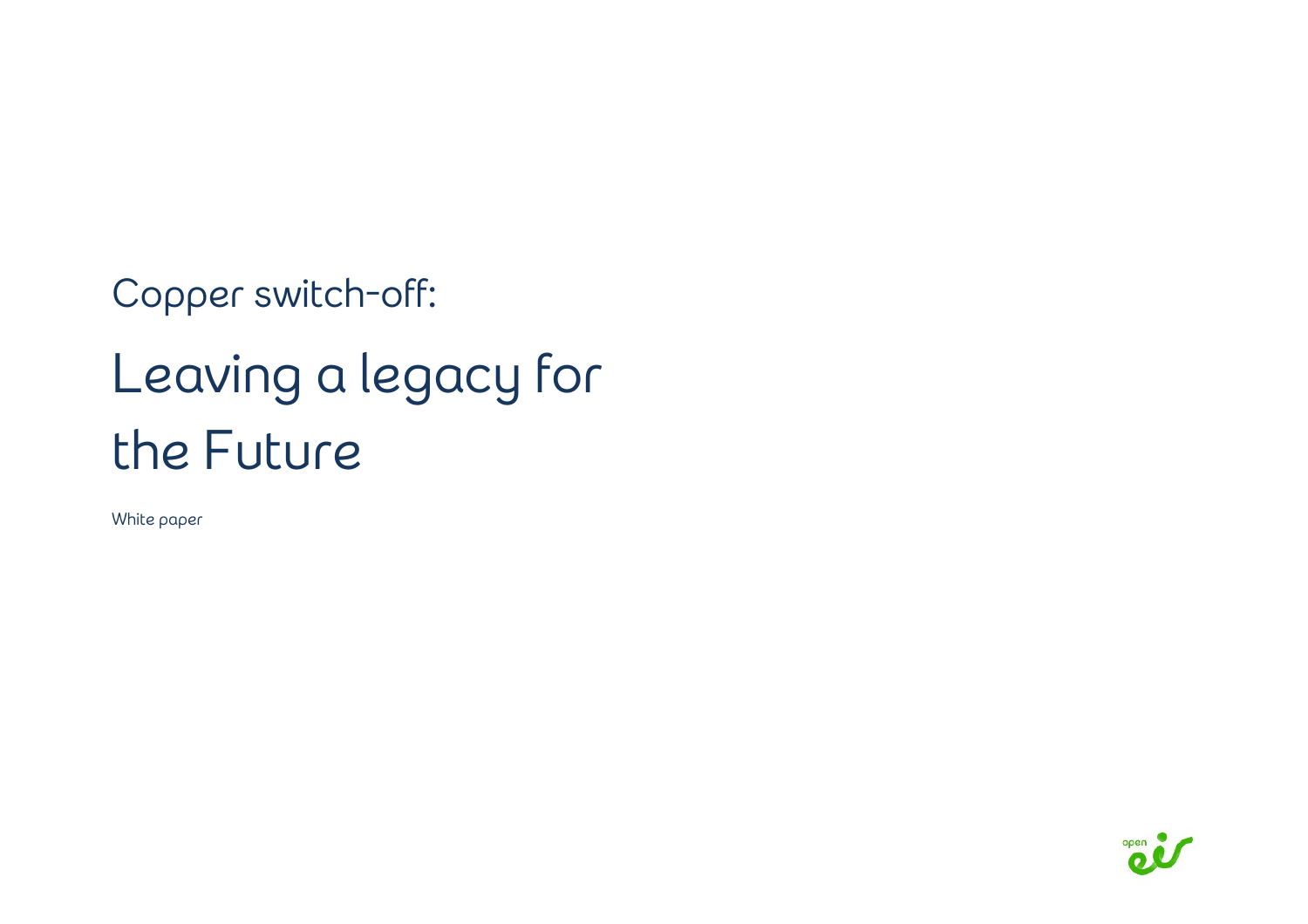# Foreword

Ireland faces many challenges in the coming years, not least from the economic and social consequences of the Covid-19 pandemic. We all hope that circumstances will improve so that the recovery can start soon. Whilst we have always appreciated the need for widespread availability of broadband, the Covid-19 crisis has really reinforced the essential need for reliable high-speed broadband, with Fibre to the Premises (FTTP) the preferred technology.

The benefits of FTTP are wide ranging. International studies have demonstrated clear economic benefits, whether measured in terms of the number of new start-up businesses or GDP growth. Society stands to benefit from enhanced services including e-Government, access to enhanced medical services and more flexible and better ways of working. A dedicated fibre line to every business and residential premise offers higher speeds, greater reliability and better performance than other competing technologies.

Our traditional access networks based on copper have reached the ceiling of broadband speed. We acknowledged this some years ago and accordingly began the rollout of our rural fibre network. We have since commenced the second phase of this commercial investment and have now passed 749,000 premises on our way to a target of 1.8 million. Such investment will not only create benefits for all our customers but promote Ireland internationally as a digital economy.

Fully unlocking Ireland's potential compared to competing destinations for job creation, exports and investments, requires that we as a nation urgently transition from copper to fibre. The speed and success of this transition will depend on a number of factors such as government policy and regulatory support to enable the promotion of fibre ahead of copper, and allowing customers to move to that new network when available, ultimately leading to a withdrawal of copper services from the market.

This white paper considers the conditions that will allow and encourage migration to these modern networks including the National Broadband Plan and for the switch-off of legacy copper services.

I believe these conditions promote transparency for our retail providers, their customers, and provide certainty for the business case of private investors and a return on the Irish taxpayers' investment.

Cash Com

Carolan Lennon

CEO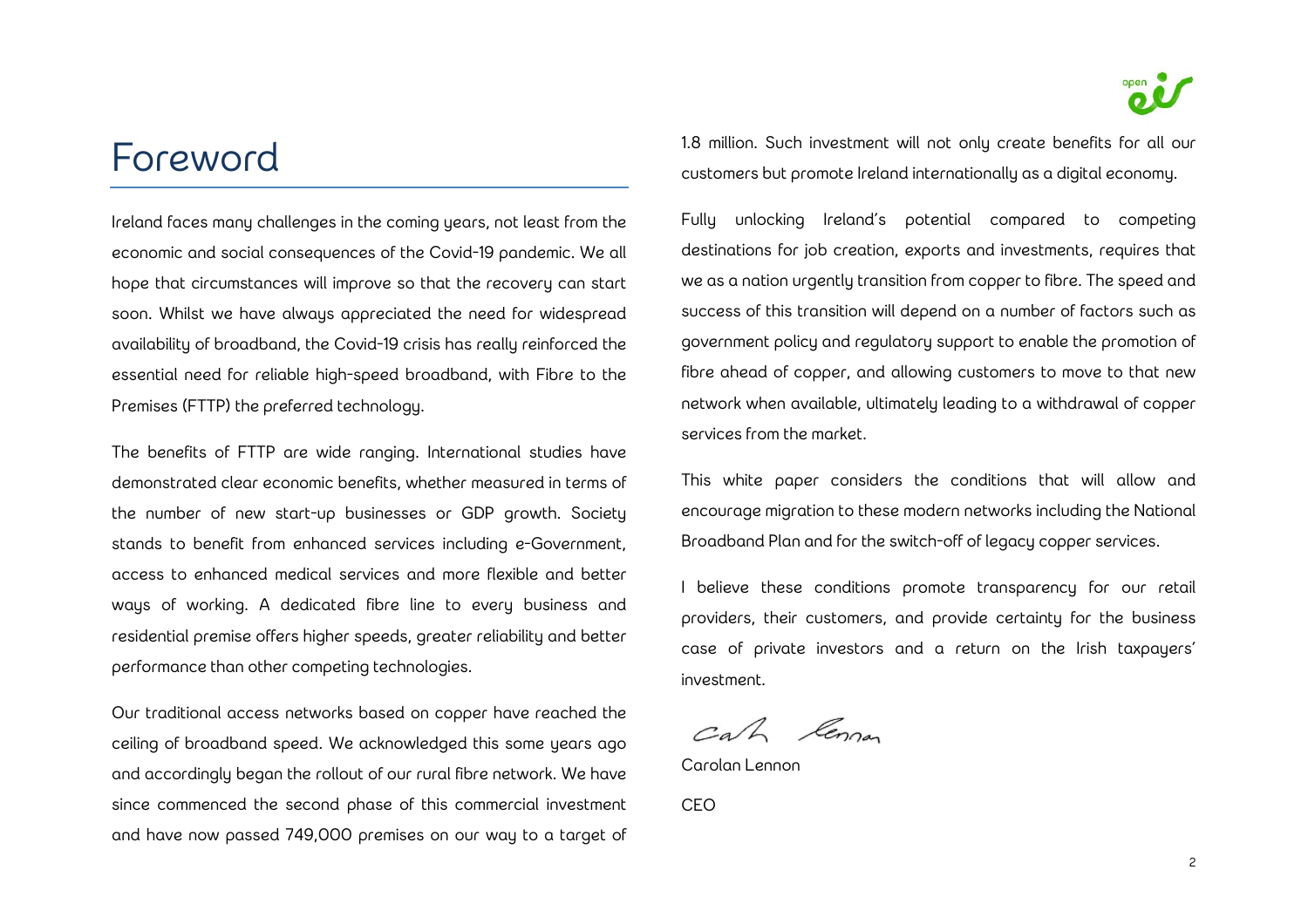# Ireland's call

Ireland's citizens and businesses require access to fast and reliable broadband services. This is a central feature of our Government's policy:<sup>1</sup> "In the area of communications, the government's goal is to provide a world class communications network with high quality services, supporting connected communities and enabling citizens to embrace digital opportunities, in a safe environment.

The government supports economic growth, jobs, competitiveness and social inclusion through a range of policies and regulation designed to facilitate a more digitally connected economy and society. It is focused on ensuring the availability of high quality broadband to every premises in Ireland, balanced regulation to foster investment and innovation, as well as protecting and empowering individuals, communities and businesses in their use of digital technologies."

The Covid-19 pandemic has demonstrated a clear need for increased fibre broadband deployment, principally due to the large increase in the number of people working from home in the State. A recent survey by think-tank Eurofound revealed that approximately 40% of paid hours worked by employees in Ireland were performed from home at the height of the crisis, the fourth highest figure in the EU:<sup>2</sup>

"Telecommunications, networks and connectivity are more vital than ever, with so much of our society confined to their homes and much of the economy depending on them. Networks need to be robust and flexible enough to deal with the additional traffic for working, doing business or e-learning and education online, but also for important social activities: from streaming or gaming to video calls with friends and families."

The Government's publication of the Remote Work Strategy, which will provide a legislative basis for employees to request the ability to work from home, and which contains an objective that remote working should be the norm for 20% of public sector workers, will ensure significantly increased rates of remote working will remain the norm even after the end of public health restrictions.

A joint eir and Tech Beat survey on remote working in December 2020, based on 263 responses, found that 55% of remote workers say they have achieved a better work/life balance, while only 11% say they do not wish to continue regularly working from home when public

<sup>&</sup>lt;sup>2</sup> Burke-Kennedy, K., 'Ireland had one of highest rates of home-working during Covid-19 crisis', The Irish Times, 1 October 2020.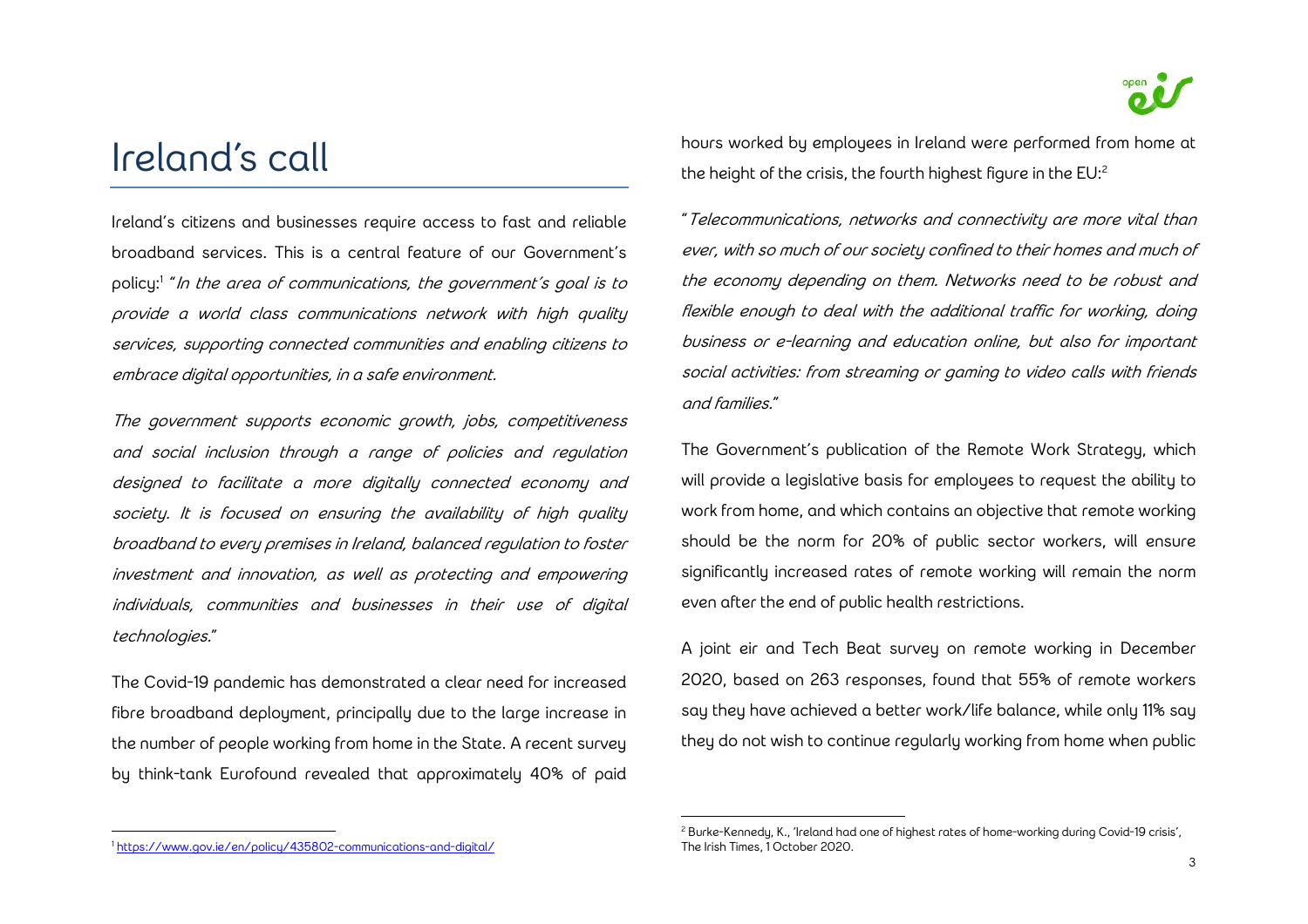

health restrictions ease. This demonstrates the scale of demand for remote working that is likely to persist in Ireland.

US research found that fibre broadband access increases rates of remote working. The research also demonstrated that, among surveyed workers, the average number of days worked from home per month was 12.8 days for FTTP users compared with 11.5 days for cable internet users and 10.2 days for DSL users.<sup>3</sup>

A quantitative model estimation by SQW in 2013 projected that faster broadband speeds (although not FTTP per se) would generate increase in teleworking, in turn generating about 60 million hours of leisure time per annum in the UK by  $2024<sup>4</sup>$  as a result of commute reductions.

As it stands Ireland is some way behind many of its peers in the European Union as illustrated in the European Commission's most recent scorecard report, the Digital and Society Index (DESI)<sup>5</sup>. Here Ireland ranks only 23 out of 28 for connectivity to high speed broadband.

Figure 1: Households with a fixed broadband subscription of at least 100 Mbps (% of households), 2019



Through industry and State Aid investment the availability of FTTP for every home and business in Ireland will soon become a reality. However, the success of open eir's commercial investment, the State's investment in the National Broadband Plan (NBP), and the speed at which Ireland can push to become a leader in Europe, is reliant on a supportive regulatory regime to develop a framework that

<sup>3</sup> RVA (2011), Broadband Consumer Research.

<sup>4</sup> SQW (2013), UK Broadband Impact Study.

<sup>5</sup> https://ec.europa.eu/digital-single-market/en/scoreboard/ireland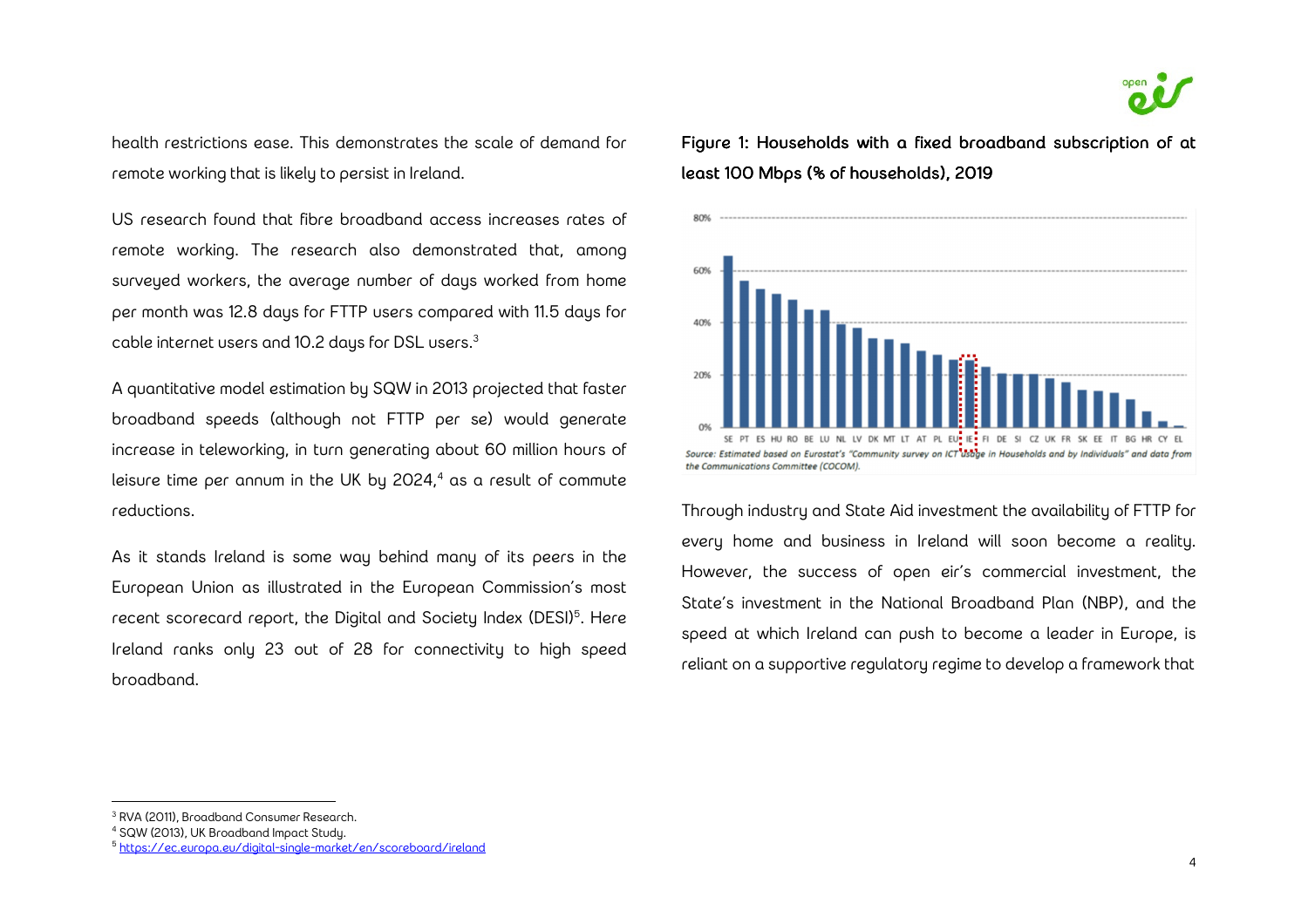

incentivises a timely and orderly migration from the legacy copperbased services to modern FTTP services.

"Even with willing operators and customers, regulatory barriers to exchange closure and/or PSTN switch-off can delay migration."<sup>6</sup>

### How will high speed broadband be delivered in Ireland?

In Ireland high speed broadband is being delivered through a combination of:

- •commercial investment by the telecommunications sector
- • State intervention in those areas where commercial providers acting alone will not provide this service, the National Broadband Plan (NBP)

The NBP has commenced rollout and the first premises were connected to the NBP FTTP network in January 2021. open eir is pleased to support the rollout of the NBP providing access to our civil engineering network assets.

Over the years open eir has been at the forefront of commercial investment in the so-called commercial area. In the near term this has placed Ireland in a relatively advantageous position as recognised in a recent European Commission study<sup>7</sup>. "In terms of fixed coverage, Ireland outperforms the EU on DSL (at 93%, compared to 91% the EU average)… and especially on VDSL (92%, ranking third in the EU, far above the EU average of 59%)." However this is only a short term benefit. Current technology that is transmitted over copper cables has a physical cap on the maximum download speeds at up to 100Mbps<sup>8</sup> and much lower upload speeds. Whilst such speeds may be acceptable to some broadband users at the current time, history shows us that broadband speed demands are continually growing.

Faster broadband also tends to be associated with higher rates of remote working, which in turn carries environmental benefits by reducing commuting and associated greenhouse gases. The network over which these services are provided needs to be modernised. The copper network that has served us so well in the past will, in the next 5 to 7 years, be replaced with modern, reliable, future proofed and scalable high capacity networks largely based on FTTP technologies.

open eir is in the midst of the network transformation process with a multi-annual investment programme. The first phase, our rural FTTP broadband programme, was completed in summer 2019 passing 340,000 premises. The second phase, our Ireland's Fibre Network

<sup>7</sup> https://ec.europa.eu/digital-single-market/en/scoreboard/ireland

 $^8$  The DSL broadband speed on a line is a function of the distance of the premises and the serving network node.

<sup>6</sup> Copper switch-off European experience and practical considerations by WIK-Consult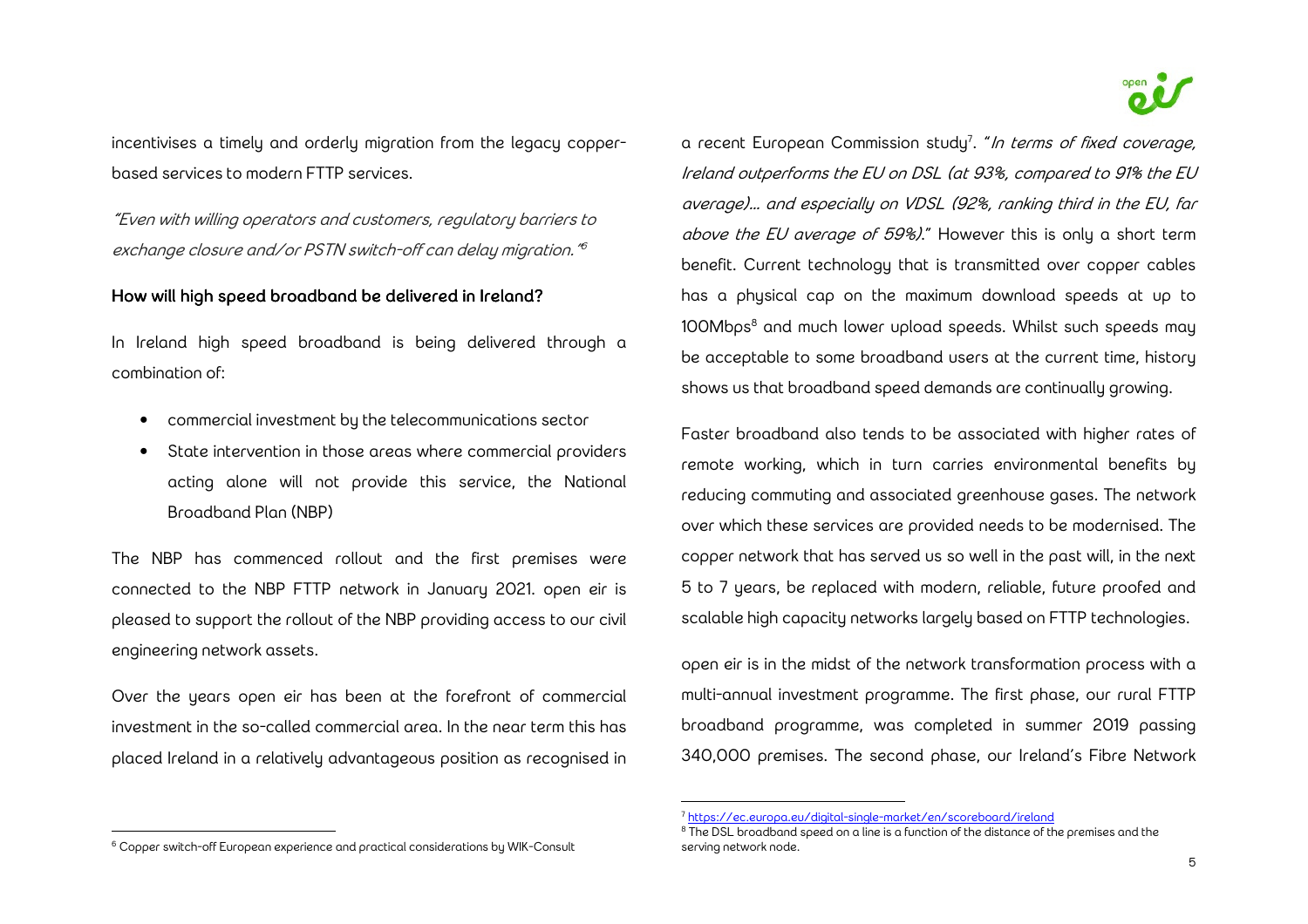(IFN) initiative, commenced in the summer of 2019 and the rollout has progressed at pace. This is an ambitious project which relies upon €500m of investment from eir. The IFN will push high speed broadband to 1.4 million homes and businesses and employ 1,000 eir staff and contractors for the duration of the build. As part of the project we will build approximately 50,000 km of new fibre routes which is more than enough to circumnavigate the <sup>g</sup>lobe. Once completed, our fibre network will cover 84% of the premises in Ireland and 90% of that network will be served by FTTP. As of December 2020, we have passed 749,000 premises with FTTP through our rural broadband and IFN initiatives. Virgin Media and SIRO have also continued to rollout and invest in their networks, but to a lesser degree.

Once the NBP rolls out through the remainder of the country on eir's poles and ducts, Ireland could have a near ubiquitous fibre broadband network, making it one of the most connected countries in the world for fixed broadband. The new European regulatory framework, referred to as the Code<sup>9</sup>, which will be transposed into Irish law shortly, recognises the need to encourage the deployment of very high capacity networks, and to support migration from legacy infrastructure. Article 81 of the Code provides the basis for a national protocol to be established for legacy migration. This paper is in accordance with Article 81(1) (and the relevant Irish legislation when transposed) to notify ComReg of open eir's "plan to decommission or replace with a new infrastructure parts of the network, including legacy infrastructure necessary to operate a copper network".

<sup>9</sup> The European Electronic Communications Code, Directive (EU) 2018/1972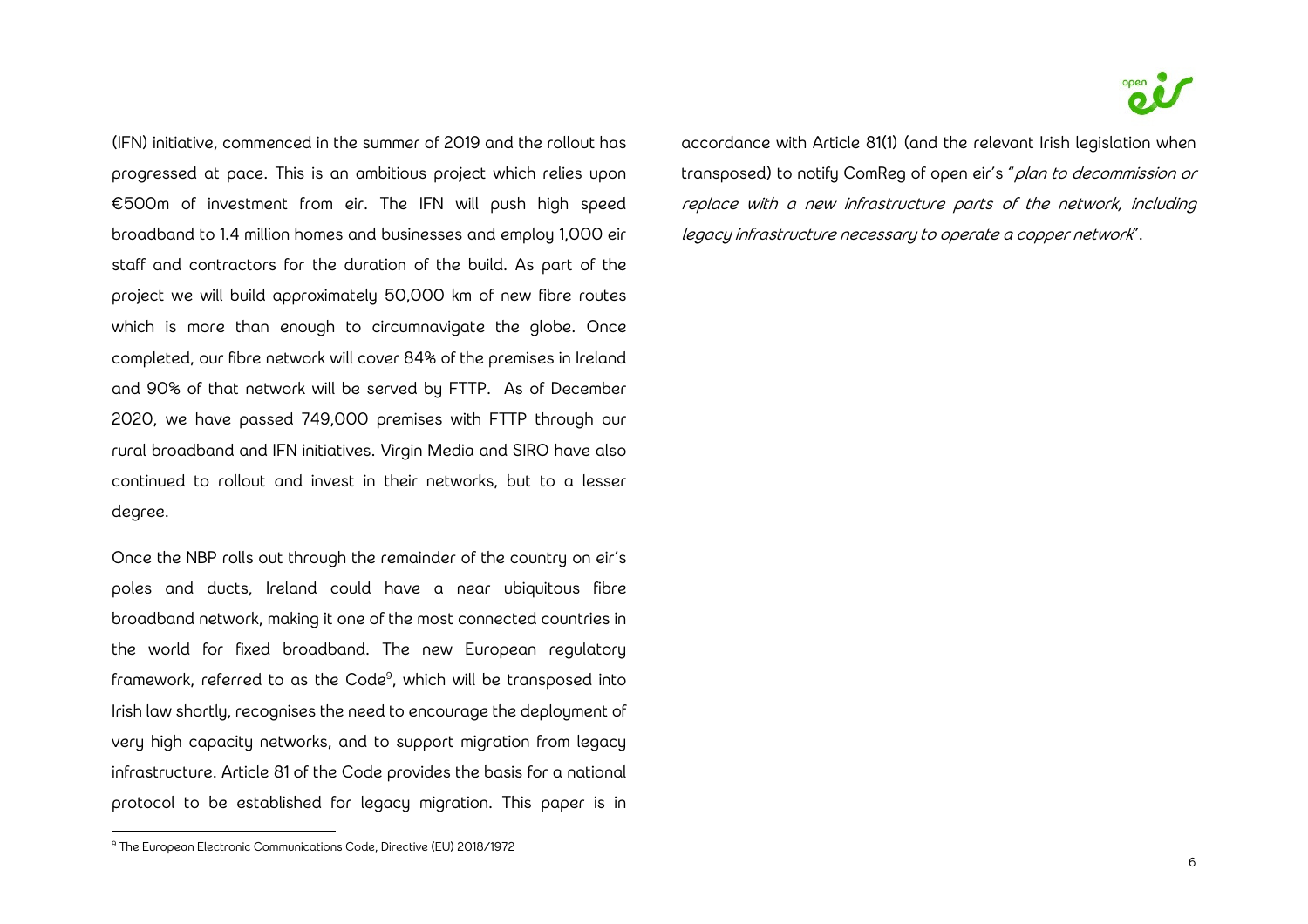# Tomorrow's world

#### Benefits to Irish economy, society and environment

Research on greater fibre broadband penetration and access to high internet speeds, consistent with copper switch-off, overwhelmingly shows a beneficial impact on business activity and the economy. This arises largely through creating easier access to markets, a more flexible workforce, and the development of business models that are digitally dependent and more flexible than those that rely solely on more traditional markets.

An OECD analysis of the effect of FTTP networks in 290 municipalities in Sweden in 2015, found that 10% higher fibre penetration was correlated with 0.08 more company registrations per 1,000 inhabitants per year across those areas.<sup>10</sup> The same analysis further found that, on average, 10% higher fibre penetration is correlated with a 1.1% higher employment rate, when controlling for other significant factors such as urbanisation level, population evolution, income, education level and business creation.

Similar attempts to measure the effect of higher fibre broadband penetration on employment have been carried out elsewhere. In an Oxera study for the UK's Broadband Stakeholder Group, it was found that, if speeds are higher relative to other surrounding areas (or similar, competing areas), new or established businesses may also be attracted into the area from elsewhere, thereby boosting the level of business activity in the local area. The evidence, it says, shows an expected increase between 0.4% and 3.2% in the number of businesses operating in the area where speed is doubled.<sup>11</sup> This is reinforced by a study of French municipalities and the effect of available broadband speed, which observed 4.8% more start-ups in municipalities with ultrafast broadband compared to the ones with slower  $access^{12}$ .

As might be anticipated, the reduction of obstacles to business development and improved access to markets provided by highspeed broadband has been measured to have a demonstrable benefit to the whole economy, leading to improved GDP. A study by WIK, Ecorys, and VVA Consulting, which supports the finding of a link between broadband speeds and GDP growth, suggests that

<sup>&</sup>lt;sup>10</sup> In other words, about one additional company registration per 12000 inhabitants, Mölleryd. B. (2015), Development of High-speed Networks and the Role of Municipal Networks, OECD Science, Technology and Industry Policy Papers, No. 26, OECD Publishing, Paris.

<sup>11</sup> Oxera, Impact at a local level of full-fibre and 5G investments, Broadband Stakeholder Group, September 2019, with estimated productivity gains based on an assumption of the impact of a doubling of speed; Ipsos MORI (2018), based on an increase in connection speed of 100–200 Mbit/s; and Hasbi (2017), which estimated the impact of very high speed broadband availability in the local area.

<sup>&</sup>lt;sup>12</sup> Henseler-Unger, I., The Socio-Economic Benefits of FTTH, Wik Consult, FTTH Conference 2018.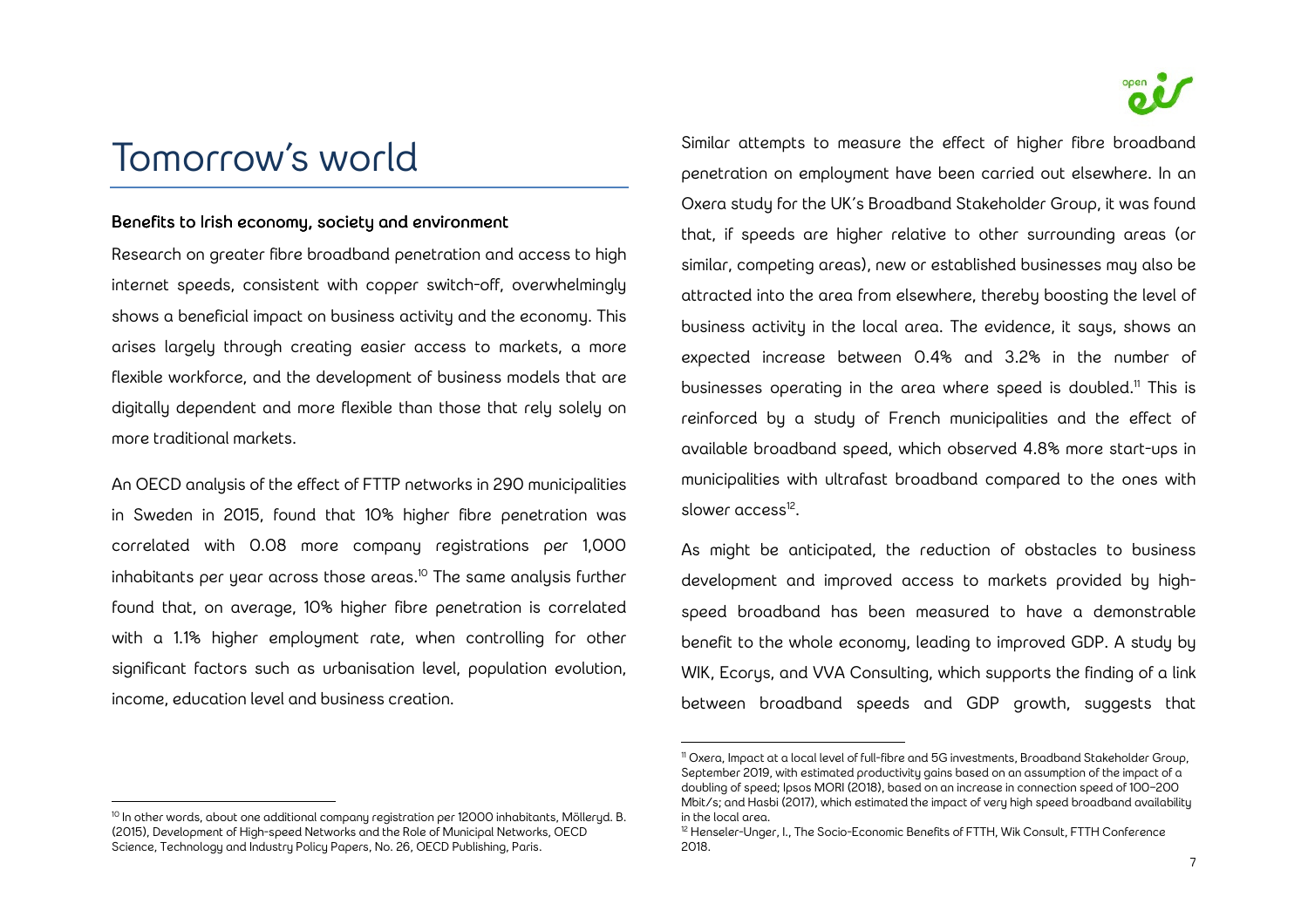achieving 55% of broadband connections based on fibre by 2025 in Europe would result in GDP levels 0.54% higher than the status quo, while the less realistic scenario of achieving all-fibre connectivity by 2025 would result in a GDP increase by that point of 0.95% above the status quo.<sup>13</sup>

Further, an increase in fibre penetration has been linked to environmental benefits, through reduced CO2 emissions and more energy efficiency networks. An assessment of data on fixed broadband subscribers in the EU (plus Norway and Iceland) has shown that deployment of fibre infrastructure could lead to environmental benefits resulting in 88% less greenhouse gas emissions per gigabit in Europe, relative to the mix of copper and cable technologies in use in 2008.<sup>14</sup>

Finally, by switching off copper and moving customers to fibre networks, new and innovative healthcare solutions and applications including remote care opportunities can be better explored and implemented. An example of this is the town of Nuenen in the Netherlands, where the elderly population is linked over fibre-based high-speed networks to create a video-based platform of community

<sup>13</sup> WIK-Consult, ECORYS and VVA Consulting (2016): Support for the preparation of the impact assessment accompanying the review of the regulatory framework for e-communications, Study for the European Commission, DG Communications Networks, Content & Technology.

<sup>14</sup> Aleksix, S. and Lovric, A. (2014), Energy Consumption and Environment Implications of Wired Access Networks, American Journal of Engineering and Applied Sciences 4 (4), pp. 531-539.

exchange which has been shown to reduce loneliness.<sup>15</sup> Looking further into the future, tactile internet solutions such as remote surgery may also be enabled through fibre-based solutions.

#### Benefits to consumers

The benefits to consumers of switching off the copper and rolling out FTTP will flow to those consumers that actively use and pursue the opportunities inherent in a broadband connection. Users of voice only lines will not see any immediate benefit when shifting to fibre. Hence the interest and willingness of consumers to pay for fibre-based services and interest in copper switch-off will vary.

Compared to legacy broadband technologies, FTTP offers consumers a superior experience both in terms of bandwidth it offers and its reliability.

A consumer survey in Sweden found that more FTTP customers were happy with their service compared with (legacy) DSL customers (82% versus 50%). Further, 87% of the FTTP users highlighted the high bandwidth as a benefit of FTTP based services, 62% the wider range of services available and 51% a better value for money.<sup>16</sup>

In Ireland, the Department of Communications, Climate Action and Energy (DCCAE) commissioned a study by PWC in 2018 to assess the

<sup>&</sup>lt;sup>15</sup> What Fibre to the Home can do for your community, FTTH Council Europe

<sup>&</sup>lt;sup>16</sup> The socio-economic impact of FTTH by WIK for the FTTH Council Europe (2018)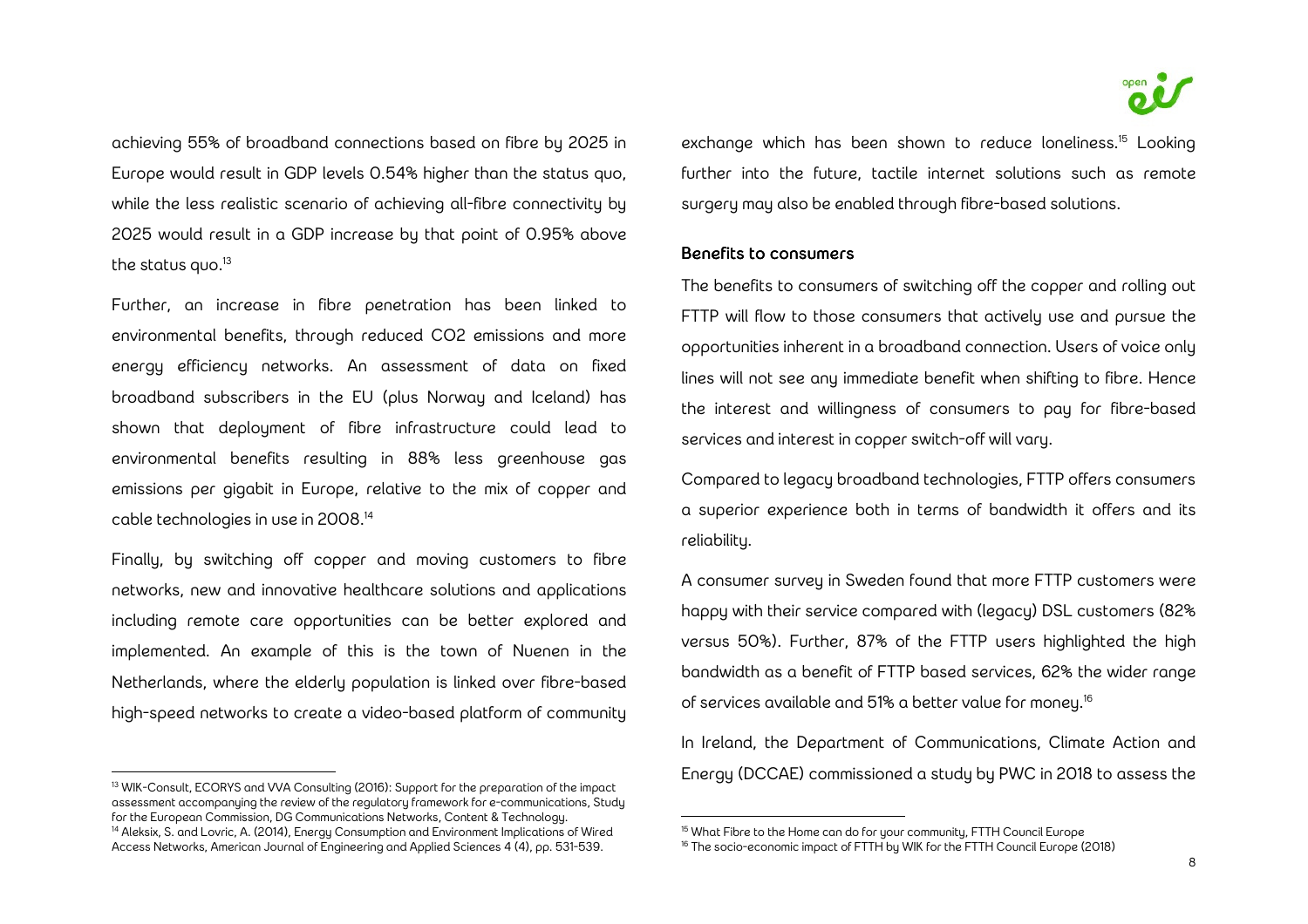costs and benefits of the NBP. In that report, PWC suggested that a household within the intervention area might benefit €740 per annum from the roll-out and uptake of FTTP. This conclusion was based on gaining the ability to work remotely, saving time on productive or value adding online activity and engaging in online shopping.<sup>17</sup> Such benefits would also be available to consumers broadly across Ireland in the commercial areas.

The benefits to consumers of migrating away from copper to fibrebased services, however, are not likely to come without some level of disruption and inconvenience. This could include service outages over a short period or when equipment at a premise is changed and there is a need to reconfigure set-ups. Here a clear communication strategy and guidelines for copper switch-off can help alleviate such concerns.

Finally, there will be consumers who, despite the broad roll-out of FTTP in both intervention and commercial areas, find themselves continuing to rely on copper services. This could be due to long term restrictions on access or other factors beyond the control of operators making installation of new networks difficult or impossible. For some this may be a source of disappointment, and for others such as those only relying on voice only this may be of no concern. Nevertheless, here it is important that clear conditions are set for the transition from copper to fibre services.

## Benefits to business segment / enterprise

Overall FTTP enables innovation and new business opportunities in the knowledge economy, driving enterprises and organisations to adopt new business models and marketing strategies. Accordingly, many large enterprises will already be using fibre optic networks due to the high bandwidth, high reliability and high security requirements. However, small and medium-size businesses (SMEs) can also easily be served by FTTP and avail of the advantages fibre offers. For example, for most businesses reliability is a leading factor when deciding what type of broadband service to choose. By design, a fibre connection is far less likely to be impacted by service interruptions which make it an attractive choice.

Many businesses today are looking towards cloud services as they create new methods in which to do business, and ways to reduce operating costs. In cloud computing, where computing power and information is moved to the cloud, low latency and high capacity are critical requirements. FTTP technologies fulfil these requirements and ensure a good user experience.

Having employees using FTTP can also allow for more flexible working arrangements such as working from home, which helps employees save time and cost of travel between the home and workplace which generally contribute to higher productivity for the companies and

<sup>17</sup> PwC, NBP Cost Benefit Analysis Report, April 2019, p.7.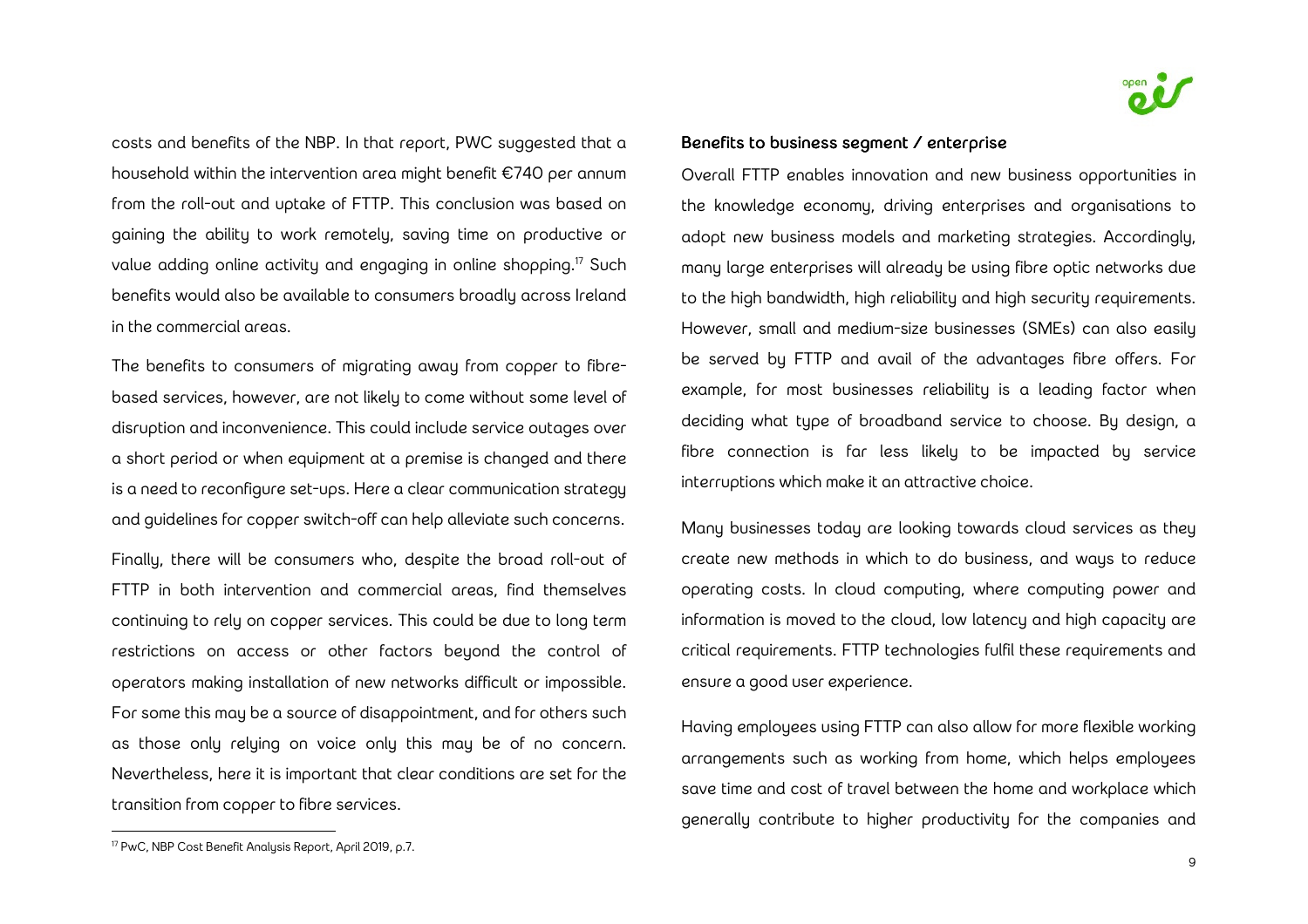work-life balance for employees. To facilitate remote working, employees must be able to avail of appropriate upload speeds, which are not always available with copper technology.

The PWC report on behalf of the DCCAE from 2018, quantified significant enterprise benefits in the intervention area arising from (i) farm enterprises, (ii) SME enterprises, (iii) white collar workers commuting to employment outside of the intervention area and (iv) job creation for existing enterprises. The SME benefits cumulated to a total of €332m (real NPV) while commuting benefits were the highest totalling €930m (real NPV), both over a 25-year period.

As noted by PWC, the significance of this later benefit corresponds with the view of enterprise policymakers (e.g. DJEI) who hold the view that the ability of employees to work remotely, including teleconferencing "out-of-hours", is an increasingly important constituent of Ireland's FDI competitiveness.

### Benefits for telecom infrastructure providers (Commercial Area)

International experience suggests that the process of copper switchoff can be slow and unstructured. This can have many explanations, but often two types of regulation complicate the process: access regulation allowing access seekers to stay on legacy networks longer than required and consumer protection such as universal service obligations to keep certain services functional and protection of critical and vulnerable users.

In this regard, having a clear framework in place that provides an access provider like open eir, and also access seekers, with clarity and certainty on the conditions allowing for copper switch-off in the commercial area, can improve investor confidence. This in turn can boost take-up efforts which is a critical factor in supporting a positive FTTP business case, while providing increased incentives for roll-out; thereby creating a positive feedback loop.

FTTP provides a more-predictable, reliable and future-proof fixed broadband service in comparison to copper. Although the FTTC solutions eir has invested in can bring life back to copper lines, the quality and reliability improvements are surpassed by FTTP with fewer faults and more weather resilient properties. Fibre-based networks also require less maintenance and less energy relative to their copper counterparts, and the reduction in the number of exchange premises can offer savings from retirement of space bringing about operating expenditure reductions.

As users migrate to FTTP, the overall utilisation of the legacy copper network will decline, and there will come a point where it is inefficient to maintain parallel FTTP and legacy networks. In this regard, having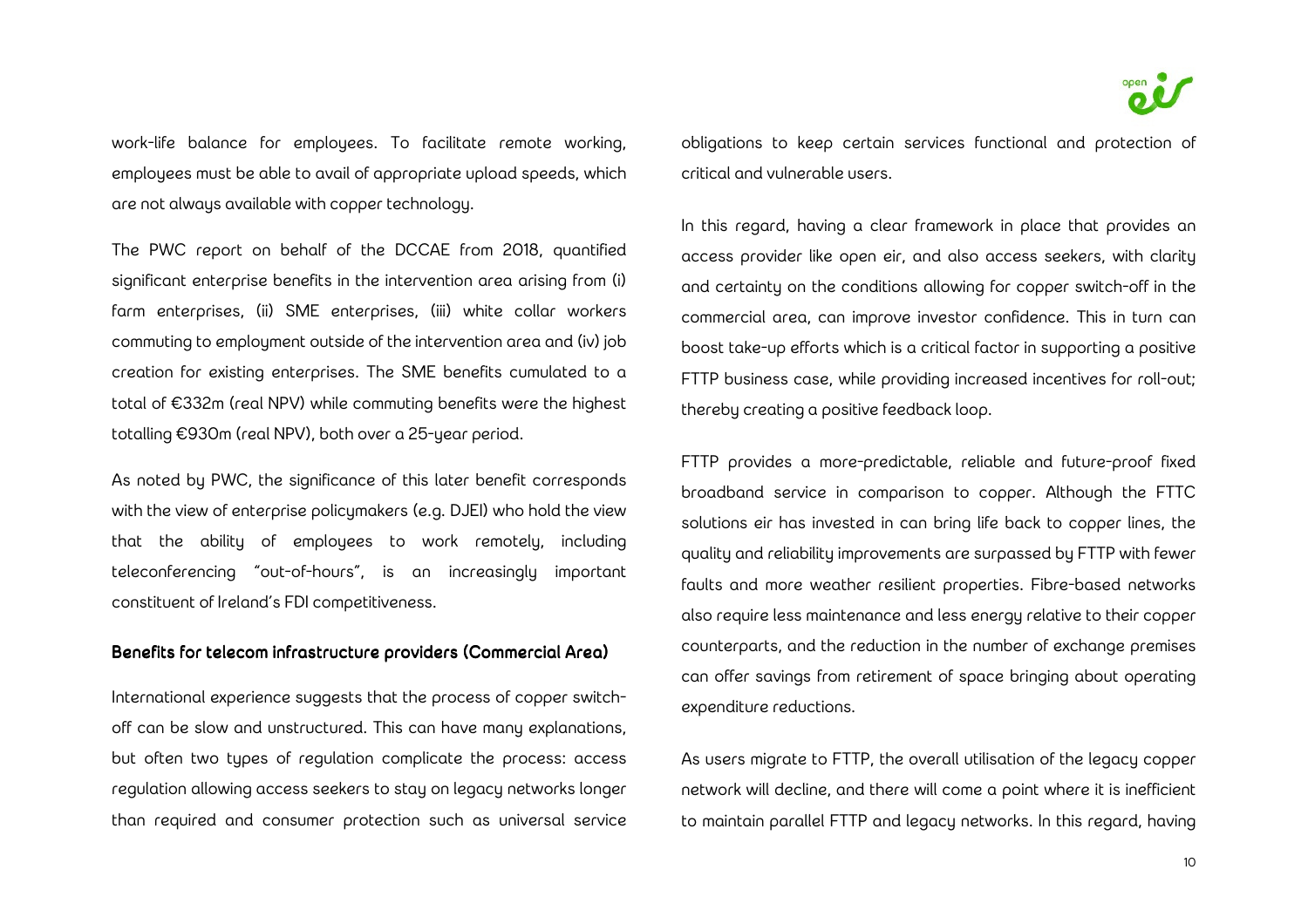clear conditions for full and final migration along with the copper switch off, is a clear benefit to industry.

## Benefits to NBI (in the Intervention Area)

National Broadband Ireland (NBI) has the task of building, operating and maintaining a fibre-based broadband network within the intervention area.<sup>18</sup> NBI will be a wholesale operator, selling services to retail operators, who in turn deal directly with home and business broadband customers. In providing those wholesale services, NBI will provide its own technical infrastructure but will to a large extent rely on civil engineering infrastructure such as ducts and poles from open eir. Indeed, the DCCAE made clear that as much as possible of the network infrastructure will comprise the re-use of existing poles and ducts, which NBI will lease from existing infrastructure owners, such as open eir. NBI will provide an alternative to eir's legacy services and ultimately render its copper network in the intervention area obsolete.

Significant benefits are expected from NBI's deployment of a broadband network in the intervention area. These range from accessibility to improved broadband services, which would increase the economic competitiveness and attractiveness of the intervention areas for investors to positive impact on job creation and a broad range of other public policy priorities, including in the areas of social inclusion, tourism and public sector reform. The cost benefit analysis conducted by PwC on behalf of the DCCAE for the NBP, estimates a net benefit NPV of €858m over a 25-year period, with a benefit cost ratio of 1.3.

As noted in the previous section, having a clear framework in place that provides clarity and certainty on the conditions allowing for copper switch-off, can improve investor confidence. This also applies to NBI in the intervention area. With agreement on the conditions for copper switch-off, NBI will have a roadmap on which to better plan its roll-out and customer uptake. Since we are still in the early days of deployment in the intervention area, this additional clarity will be able to feed into the preparatory activities related to design of the network deployment, and hence, help NBI realise cost and resource management efficiencies. Furthermore, NBI foresee it will take between five to seven years to reach all 537,596 premises in the intervention area, but 15 years to fully migrate services to its network. The proposals in this white paper will significantly fast-track this to the benefit of NBI, which in turn will speed up the economic-wide benefits as noted above.

With increased clarity on copper switch-off, NBI will be in a better position to reap the benefits of efficient and timely deployment, ultimately ensuring an efficient use of taxpayers' money.

 $^{18}$  The network will provide fibre to the premises FTTH connectivity in the vast majority of cases, with provision for wireless alternatives for up to 2% of the hardest-to-reach premises.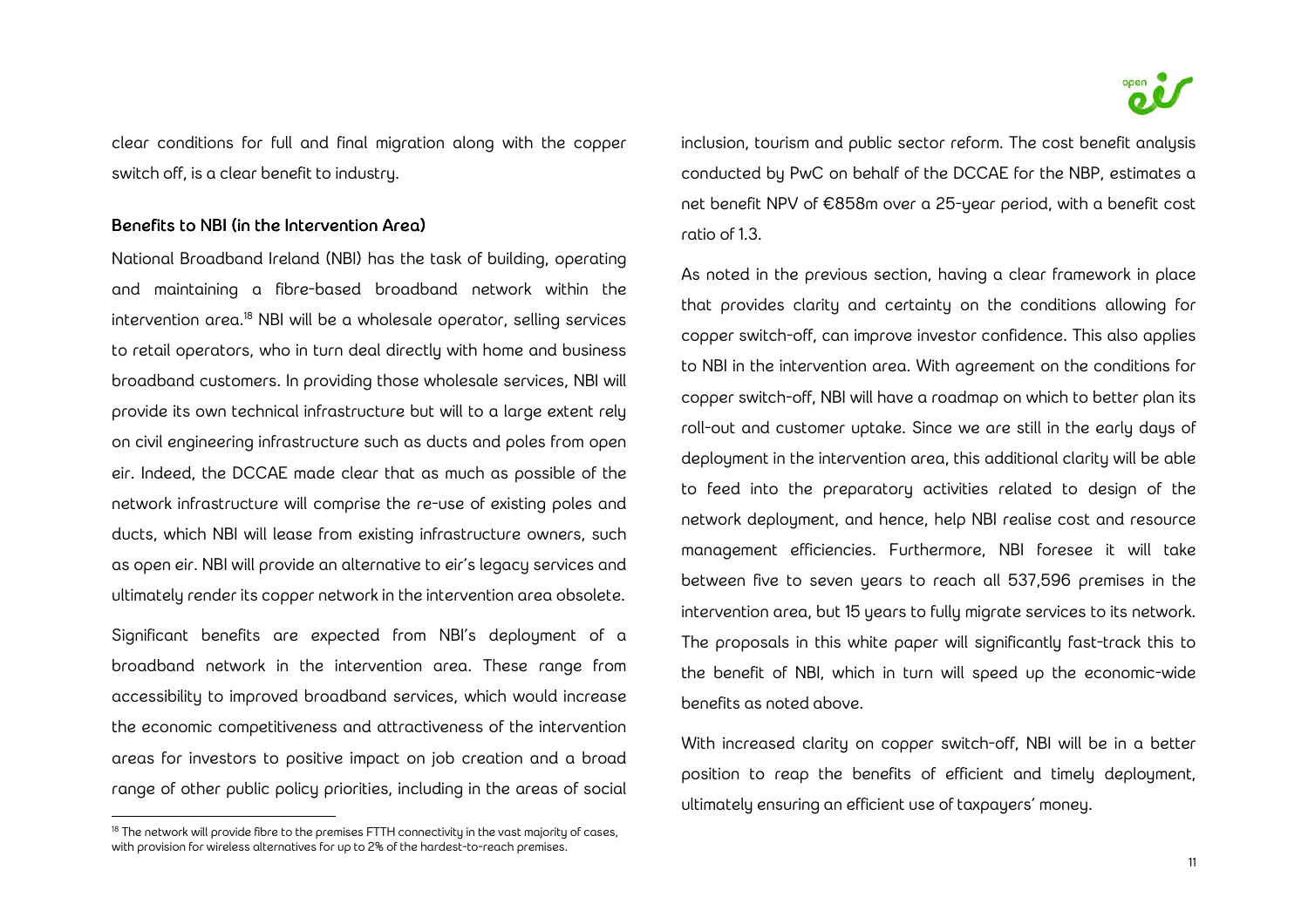# Leaving a legacy

The Irish landscape for fibre deployment will change dramatically over the next five years. We believe that the migration to fibre should initially be consumer led. In order to ensure that retailers and consumers can make informed decisions over time, a three-stage transition from copper to fibre services is required.

# Stage 1: Consumer led migration

Where FTTP is available at the premises<sup>19</sup>, open eir should be allowed to stop selling wholesale copper services when a customer moves premises, changes service or switches provider.<sup>20</sup>

This is the first "stop sell" event and is implemented at a premises level. The "stop sell" will be progressively applied as premises are added to open eir's Pre-Qualification file. A variant of this is successfully being implemented in France.

Where a customer wishes to stay with their existing service provider on copper-based services they remain free to do so. In circumstances where a copper line is inactive when the fibre is deployed, then that premises will only be eligible for ordering fibre.

Once premises have transitioned to FTTP there will not be an option to migrate backwards to the legacy network.

# Stage 2: Incentivising exchange area led migration

When 75% of all premises within an open eir exchange area are capable of ordering fibre, the second transition stage occurs.

In order to communicate the increasing costs of maintaining a copper service into the future, open eir should be allowed to increase the wholesale copper only prices for voice and broadband services, up to the entry level FTTP profile speed wholesale price for premises passed by FTTP.

At this stage, the wholesale price of FTTC will remain at the voluntary committed prices offered by open eir to ComReg on 8January 2021. This will allow existing FTTC customers to stay with their retail provider in the medium term if desired.

Such wholesale pricing signals on the price of copper are proposed to be implemented in the UK and have already been successfully implemented in New Zealand. This approach recognises the increasing costs of maintaining the legacy network and will also provide the correct migration signals to retail operators, encouraging further FTTP adoption from their customers.

<sup>&</sup>lt;sup>19</sup> This includes where a premise is passed by open eir or NBI.

<sup>&</sup>lt;sup>20</sup> This approach applies to the consumer and small business mass market only.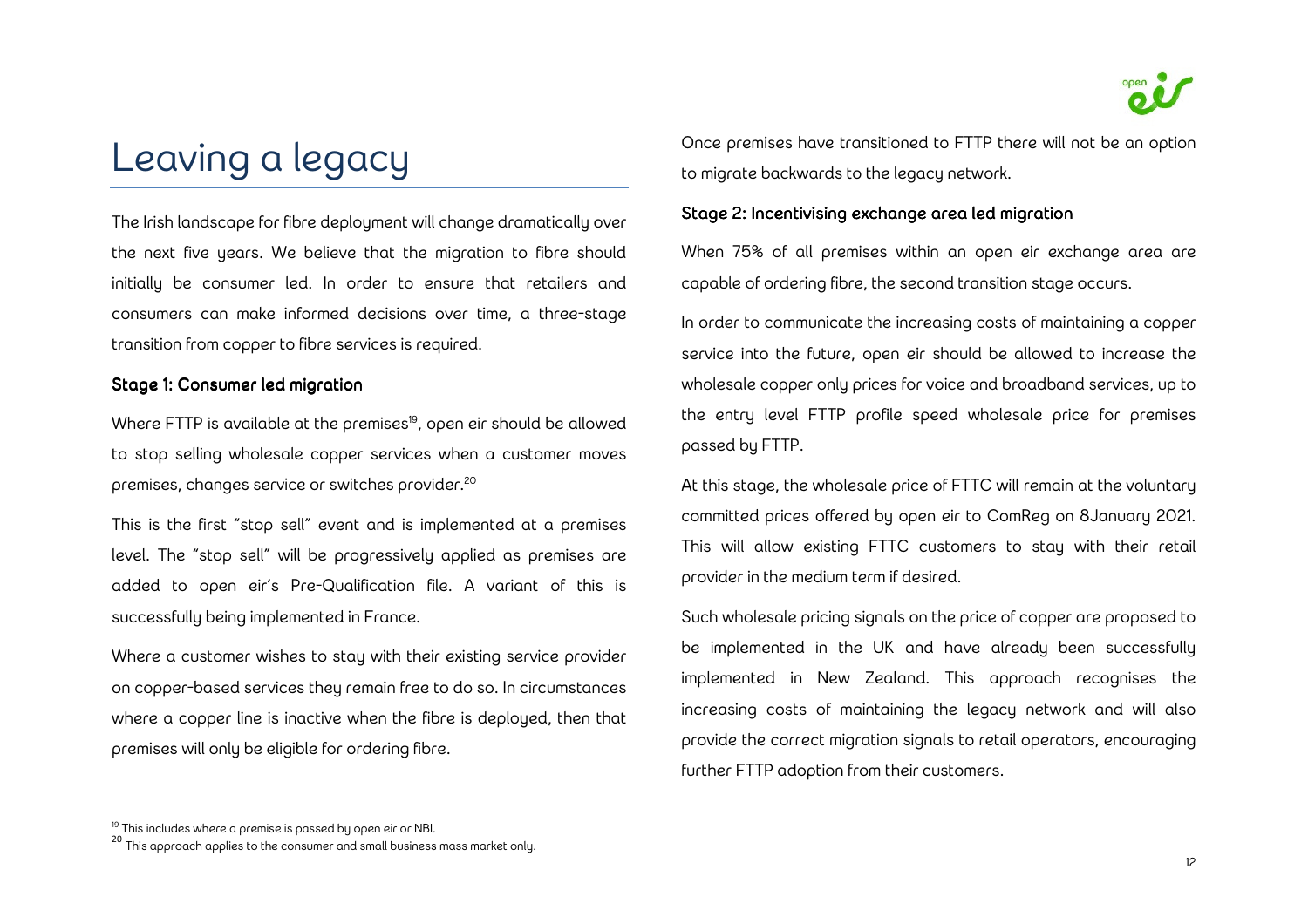

# Stage 3: Completing the transition and copper switch-off

When 95% of all premises within an open eir exchange area are capable of ordering fibre, the final transition stage occurs. As this milestone is achieved, the full list of copper access regulatory remedies including those voluntary behaviours offered to ComReg by open eir, are automatically lifted for the entire exchange area.

In addition, when 95% of all premises within an open eir exchange are capable of ordering fibre, open eir will commit that within the next three years, all remaining premises within that exchange area will have broadband with speeds greater than 30Mbps made available to them.

The calculation of the stage 3 milestone will include premises where open eir has been denied access to prepare FTTP, for example multidwelling units.

End users who have not acted will be terminated on the cessation date (unless self-declared to be a vulnerable user or a user providing critical national infrastructure).

This lifting of regulatory obligations and similar wholesale deployment commitments are also proposed in the UK.

# Communication Plan to consumers and businesses businesses

To complement the three-stage transition from copper to fibre services as set out above, a structured programme providing information to home and business owners on the availability of FTTP and the network changes in the area will be required. This will facilitate the migration to better modern networks and allow the switch-off and ultimate removal of copper lines.

## Communications at Stage 1: Consumer led migration

Within 28 days of premises being able to order fibre in an area, open eir will provide the home and business owners with information on the benefits of FTTP. It will also provide clear information on the "stop sell" and associated timelines.

# Communications at Stage 2: Incentivising exchange area led migration migration

As the availability of fibre in an exchange area is dependent on the roll-out by open eir, NBI and Siro, ComReg will have a role to play in publishing updates as to the progress and availability of FTTP within exchange areas.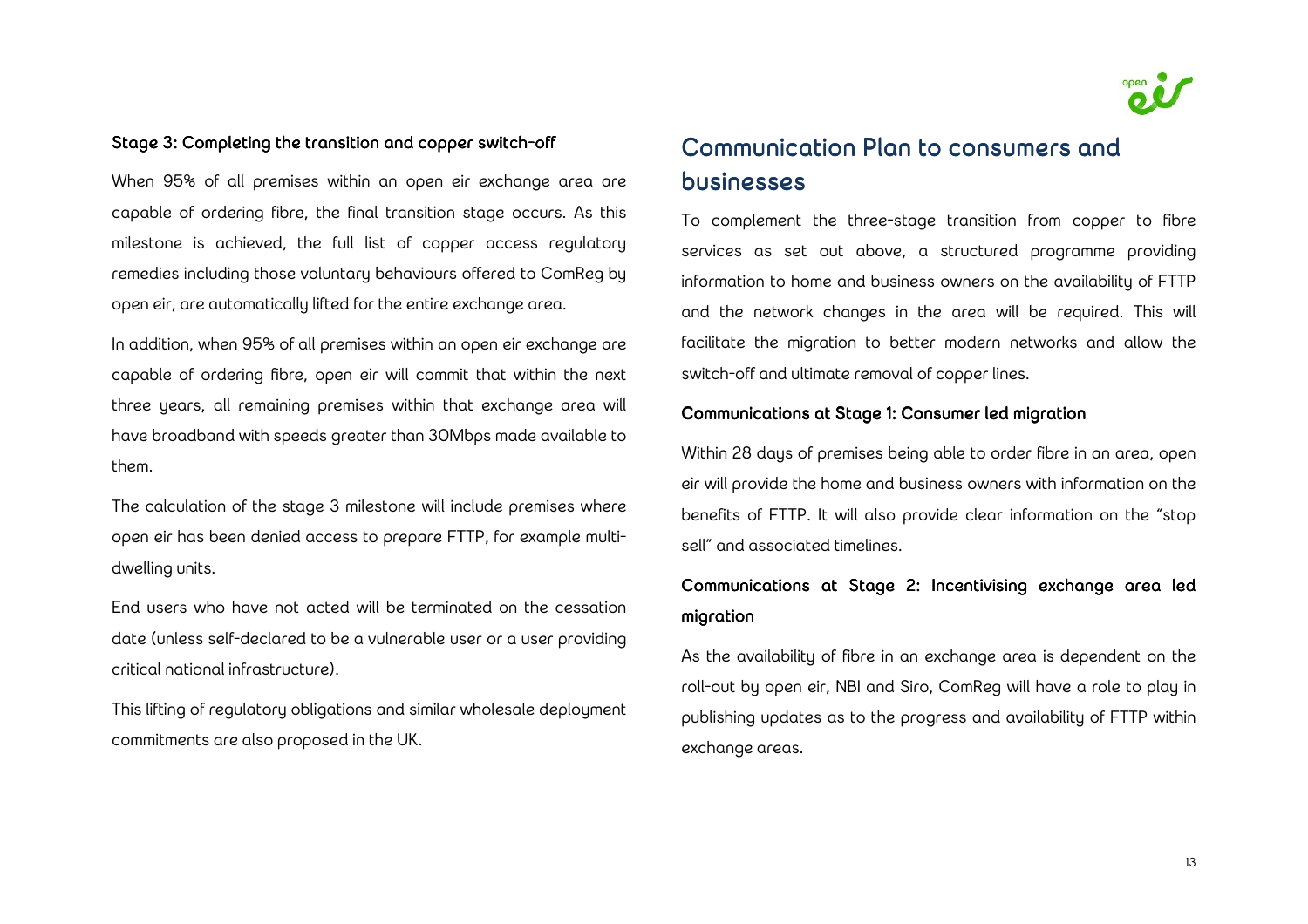

## Communications at Stage 3: Completing the transition and copper switch-off

When 95% of all premises within an open eir exchange area are capable of ordering fibre, open eir will inform the remaining consumer and small business copper customers in that exchange area who are passed by FTTP, that their existing copper services will be withdrawn in 12 months' time, advising them to contact their existing retail provider and/or retail provider of choice to discuss their options. The withdrawal notices will be progressively issued to the remaining 5% as premises are added to open eir's Pre-Qualification file.

These customers will also receive a reminder of this notice within three months and one month of the withdrawal of their copper services.

For vulnerable users reliant on special services for medical emergency and users providing critical national infrastructure, more time may be needed to identify suitable replacement services. Such users may request the withdrawal period to be extended from 12 months to 18 months. While such services are not the responsibility of open eir, open eir will work with the existing retail providers to facilitate solutions where possible. However, these services may no longer rely on an open eir connection, and it may be that alternative solutions are available in the wider market, which may be a choice for the consumer or business to purchase instead.

# Communication Plan to telecom industry

As part of open eir's existing regulatory obligations, the availability of FTTP at a premises is published in advance to retailers, 28 days before an FTTP service can be ordered at that premise.

Continued information across the three stages of transition will help all retailers communicate and sell to their customers, detailing the journey they will take towards copper switch-off.

# Industry Communication: Stage 1: Consumer led migration migration migration migration migration migration mig<br>.

After a premise first appears on open eir's Pre-Qualification file, the existing active copper service of that premise will no longer be available to order to operators. However, the relevant operator will continue to be able to maintain the existing copper service only.

## Industry Communication: Stage 2: Incentivising exchange area led migration migration

When 75% of all premises within an open eir exchange area are capable of ordering fibre, that information will be made available by ComReg.

When an open eir exchange area reaches the 75% milestone, open eir will inform operators at least six months in advance of the proposed price increase on existing copper services within that exchange area.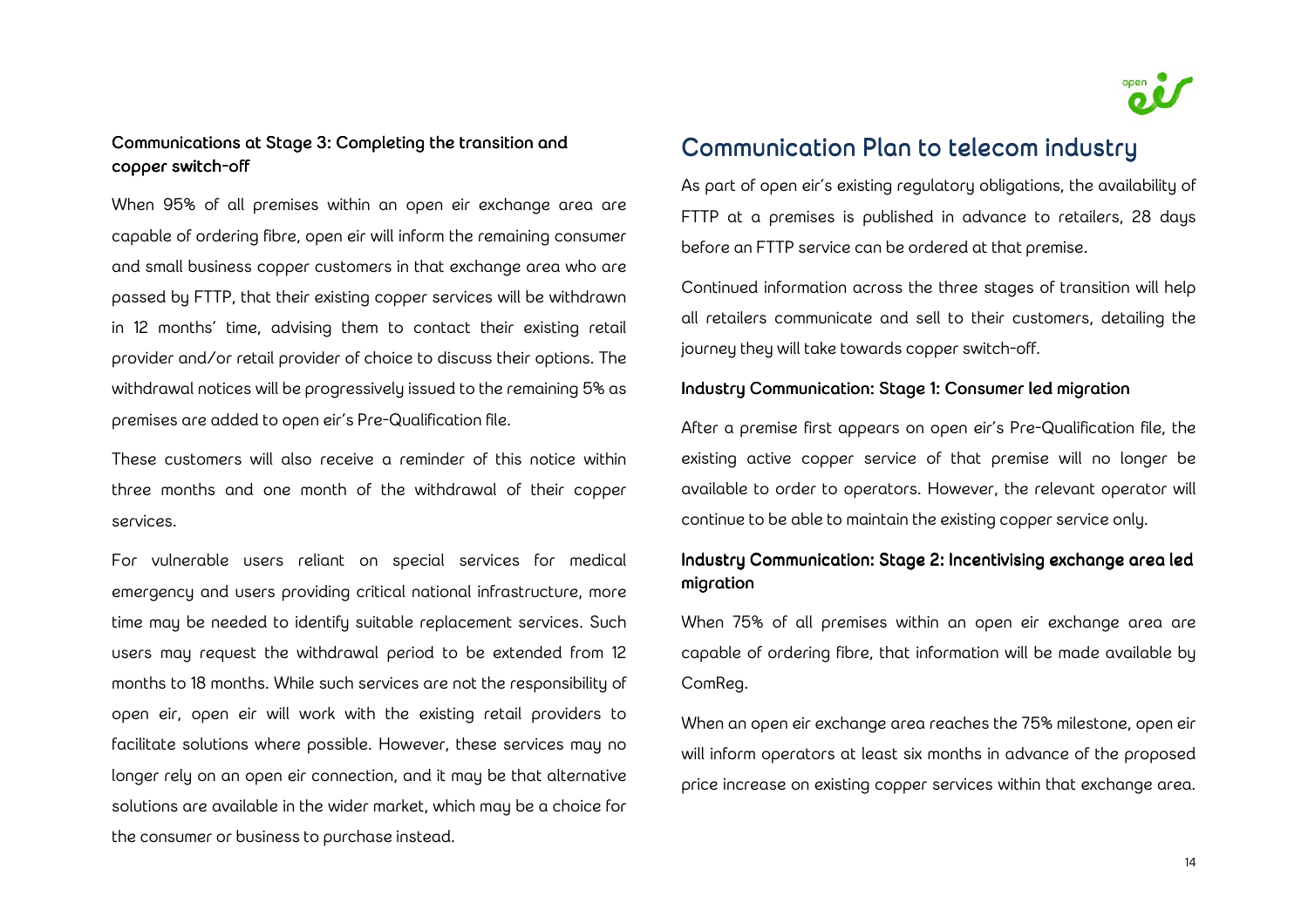

Such a price increase will not exceed the wholesale entry level FTTH Bitstream price.

In the case of open eir exchanges that are subject to pricing regulation, that price increase will not impact eir's voluntary commitment of those wholesale prices for FTTC broadband services.

## Industry Communication: Stage 3: Completing the transition and copper switch-off

When 95% of all premises within an open eir exchange are capable of ordering fibre, that information will be made available by ComReg.

When an open eir exchange reaches the 95% milestone, open eir will inform operators at least 12 months in advance, that there will be a withdrawal of access to copper-based services within that exchange.

Any copper lines who have not acted upon will be terminated on the cessation date (unless considered to be a critical user).

# Business to businesses market

The large business to business and government market is typically characterised by multi-year contracts for multi-geographic locations throughout Ireland. Such frameworks, tenders, and contracts can involve the requirement for a number of copper-based solutions. Consequently, an alternative transition from copper to fibre services is required in these circumstances.

These copper-based services will first move to end-of-sale, and subsequently to end-of-life, on a product-by-product basis nationally rather than on a location-by-location basis. During that time, open eir's voluntary commitment on its copper-based broadband and voice wholesale prices will remain in place for those services.

The current IFN programme is expected to be completed in 2024, and open eir will make a formal announcement by 2025 regarding the withdrawal of access to these copper-based services and associated timelines.